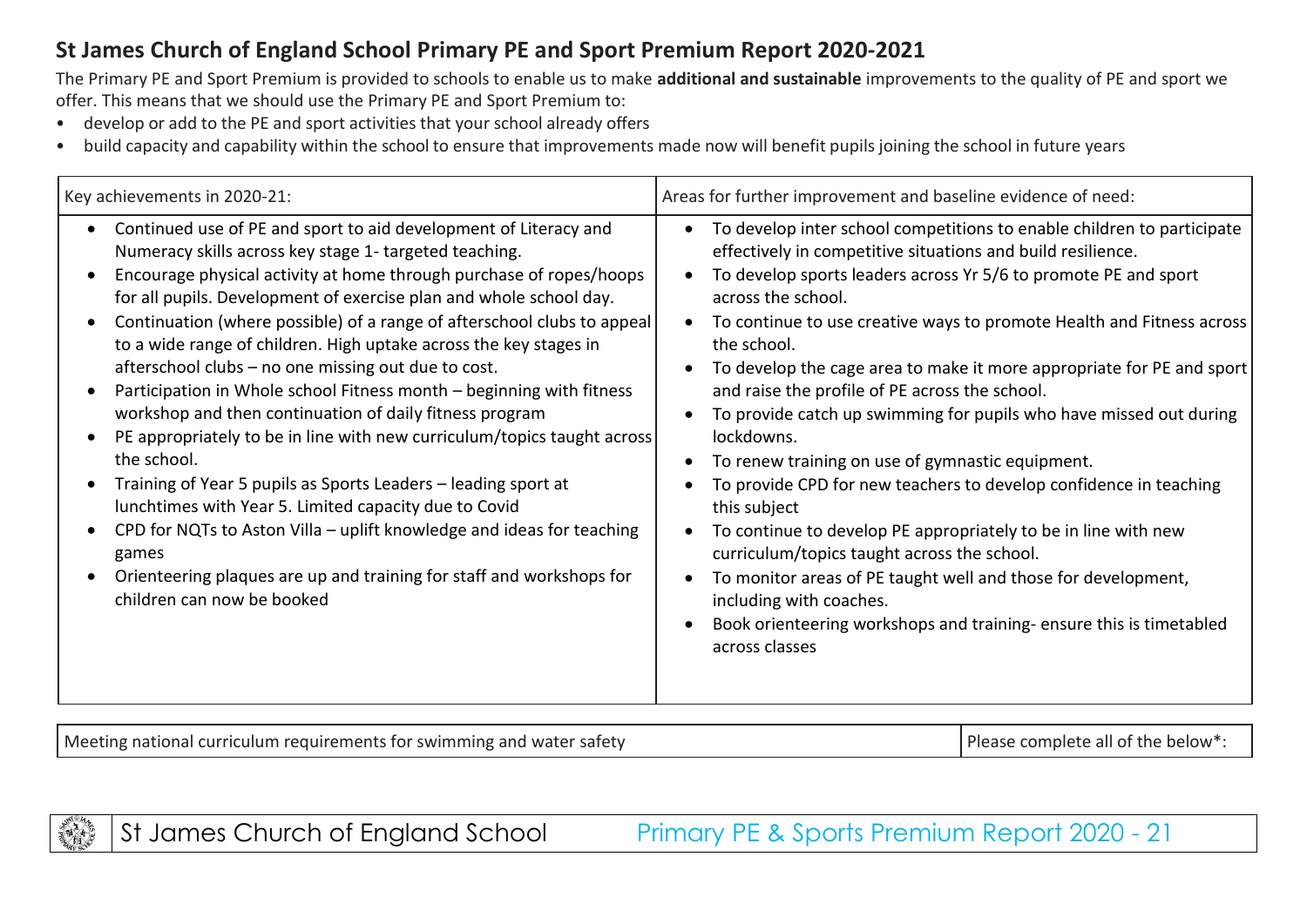| What percentage of your current Year 6 cohort swim competently, confidently and proficiently over a distance of at<br>least 25 metres?                                                                                  | 34% |
|-------------------------------------------------------------------------------------------------------------------------------------------------------------------------------------------------------------------------|-----|
| What percentage of your current Year 6 cohort use a range of strokes effectively [for example, front crawl,<br>backstroke and breaststroke]?                                                                            | 29% |
| What percentage of your current Year 6 cohort perform safe self-rescue in different water-based situations?                                                                                                             | 36% |
| Schools can choose to use the Primary PE & Sport Premium to provide additional provision for swimming but this<br>must be for activity over & above the national curriculum requirements. Have you used it in this way? | No  |

\*Schools may wish to provide this information in April, just before the publication deadline.

## **Action Plan & Budget Tracking**

| Academic Year: 2020/21                                                                                                                                                                                                     | Total fund allocated: 19,610.00                                                                                                                                                   | Date Updated: June 2021      |                                                                                                                                                                                                                                    |                                                                                                                                                        |
|----------------------------------------------------------------------------------------------------------------------------------------------------------------------------------------------------------------------------|-----------------------------------------------------------------------------------------------------------------------------------------------------------------------------------|------------------------------|------------------------------------------------------------------------------------------------------------------------------------------------------------------------------------------------------------------------------------|--------------------------------------------------------------------------------------------------------------------------------------------------------|
| Key indicator 1: The engagement of all pupils in regular physical activity - Chief Medical Officer guidelines recommend that<br>primary school children undertake at least 30 minutes of physical activity a day in school |                                                                                                                                                                                   |                              |                                                                                                                                                                                                                                    | Percentage of total allocation:<br>39%                                                                                                                 |
| School focus with clarity on<br>intended impact on pupils:                                                                                                                                                                 | Actions to achieve:                                                                                                                                                               | <b>Funding</b><br>allocated: | Evidence and impact:                                                                                                                                                                                                               | Sustainability and suggested<br>next steps:                                                                                                            |
| Use sport and physical activity to<br>raise performance in key skills, i.e<br>phonics in KS1                                                                                                                               | Book in Aston Villa programme to<br>support phonics (active phonics).<br>Target groups in KS 1 to benefit from<br>active learning. Ensure flexibility of<br>group to target need. | Aston Villa am<br>E6688.50   | Targeted group participation is<br>good. During lockdown pupils had<br>targeted sessions online. Pupils<br>enjoying sessions and feedback from effectiveness of programme for<br>staff on progress during sessions is<br>positive. | Continue to monitor and adapt<br>targeted group.<br>Liaise with staff to ensure<br>differing cohorts of children and<br>move provision when necessary. |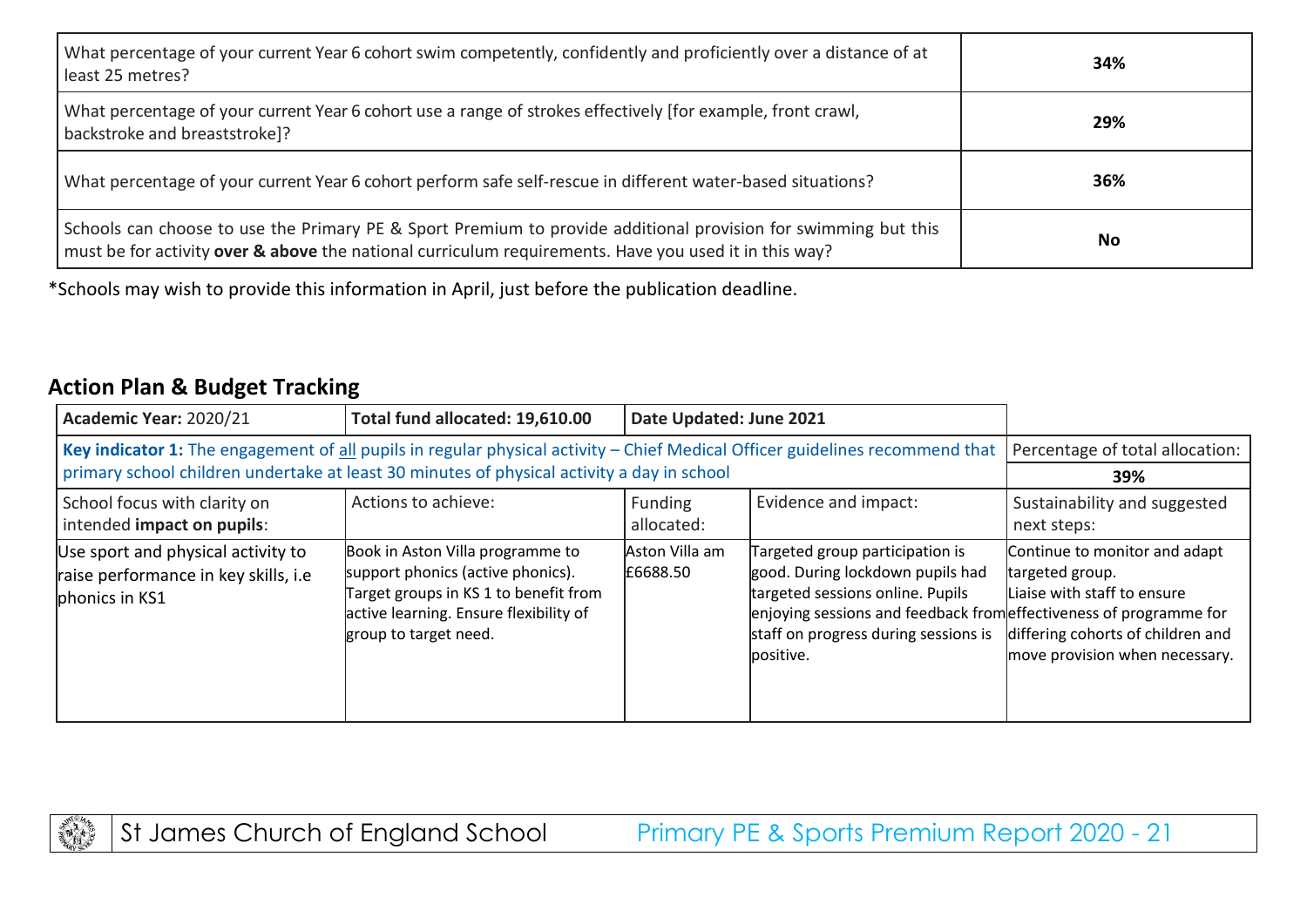| To ensure all staff including coaches<br>have access to high quality equipment to necessary including new equipment for $E915.58$<br>maintain standards in PE.                                                                                                                                                    | To purchase equipment when<br>lafter school clubs.<br>Ensure through monitoring that<br>equipment is maintained and<br>appropriate for lessons taught.<br>Liase with coaches re needs                                                                                                                                                                                                                                                                                    | Equipment                    | Resources have been purchased and Continue to monitor equipment in<br>lessons are fully resourced leading<br>to improved participation and more<br>active minutes.<br>Clubs are resourced well and<br>encourage greater participation. | need of repair/replace.<br>Liaise with coaching/staff to<br>ensure equipment fits with any<br>new need/curriculum change                                        |
|-------------------------------------------------------------------------------------------------------------------------------------------------------------------------------------------------------------------------------------------------------------------------------------------------------------------|--------------------------------------------------------------------------------------------------------------------------------------------------------------------------------------------------------------------------------------------------------------------------------------------------------------------------------------------------------------------------------------------------------------------------------------------------------------------------|------------------------------|----------------------------------------------------------------------------------------------------------------------------------------------------------------------------------------------------------------------------------------|-----------------------------------------------------------------------------------------------------------------------------------------------------------------|
| To engage children in physical activity<br>outside of school time.<br>To expand offering of out of school clubs when needed.<br>to appeal to a variety of children.<br>To tackle obesity and inactivity within<br>groups of our children.<br>To offer a range of activities to<br>encourage higher participation. | Ensure all staff have access to<br>appropriate equipment and resources<br>Yoga - liase with staff regarding quality<br>of equipment and participation<br>Boxercise - liase with staff regarding<br>purchase of new equipment and<br>appropriateness of activities for fitness<br>class<br>Multi-sports - monitor club timetable to<br>ensure a range of opportunities are<br>offered throughout the year groups<br>Football - monitor uptake and quality<br>of provision | After School<br>Clubs £51.50 | Clubs have been running where<br>possible (Summer term)                                                                                                                                                                                | Continue to monitor uptake of<br>clubs through discussion with JB.<br>Through monitoring make<br>adjustments to provision to<br>maximise uptake where possible. |
| Key indicator 2: The profile of PE and sport being raised across the school as a tool for whole school improvement                                                                                                                                                                                                |                                                                                                                                                                                                                                                                                                                                                                                                                                                                          |                              |                                                                                                                                                                                                                                        | Percentage of total allocation:<br>38%                                                                                                                          |
| School focus with clarity on<br>intended impact on pupils:                                                                                                                                                                                                                                                        | Actions to achieve:                                                                                                                                                                                                                                                                                                                                                                                                                                                      | Funding<br>allocated:        | Evidence and impact:                                                                                                                                                                                                                   | Sustainability and suggested<br>next steps:                                                                                                                     |

**ANTISTICS** 

St James Church of England School Primary PE & Sports Premium Report 2020 - 21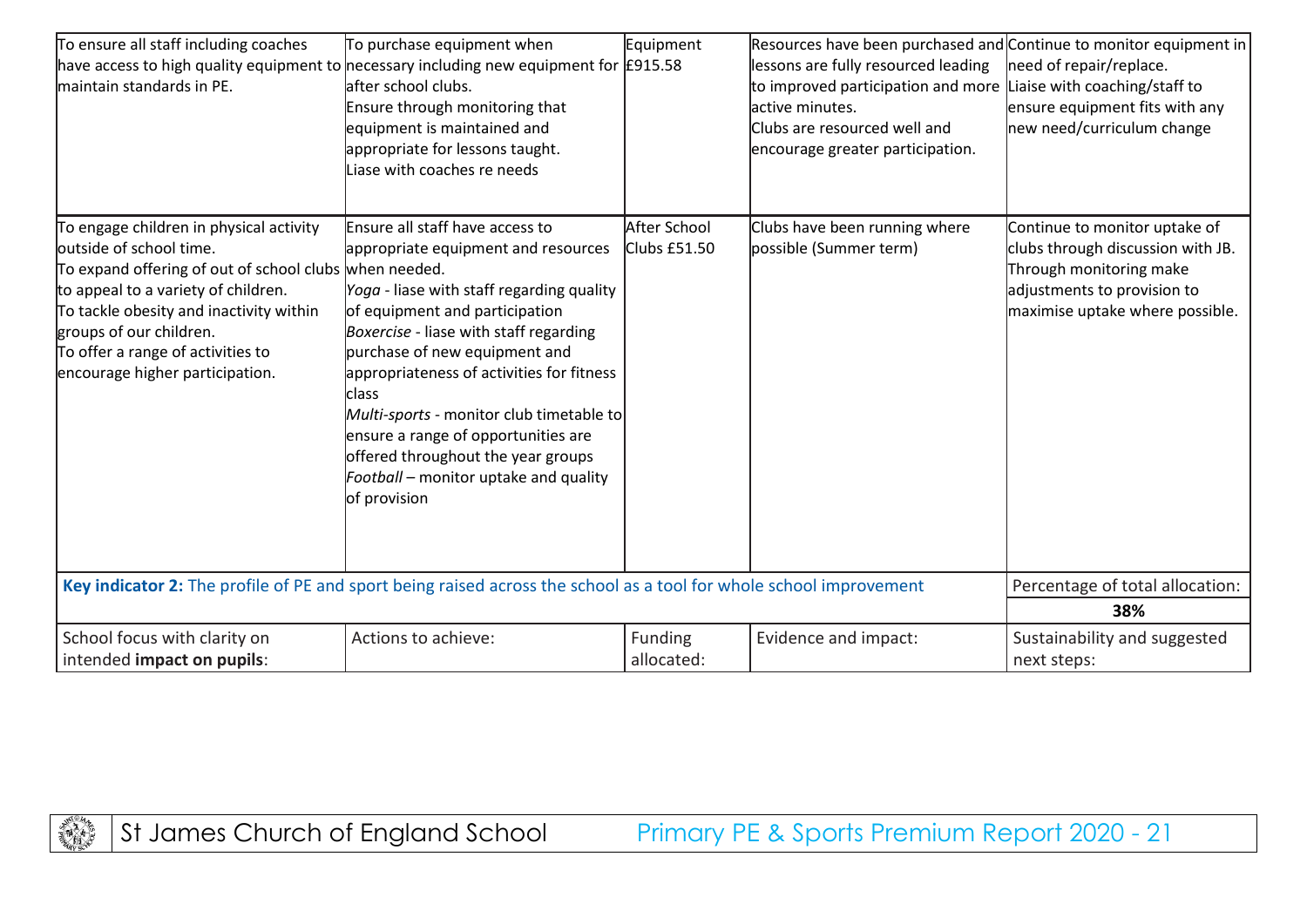| To encourage pupils to be active when at Ordering of equipment           |                                                        | £717.14         | All pupils given equipment to        | Use equipment on a Sports and     |
|--------------------------------------------------------------------------|--------------------------------------------------------|-----------------|--------------------------------------|-----------------------------------|
| lhome.                                                                   | Organisation of ropes/hoops to go                      |                 | lpromote fitness.                    | Fitness day. Look into this as    |
| To encourage pupils to be healthy and                                    | home to pupils                                         |                 | Positive feedback from pupils        | unsure of situation and equipment |
| lead a healthy active lifestyle                                          | Programme of activities for both KS1                   |                 | Engagement in whole school           |                                   |
| To offer pupils simple equipment and                                     | and KS2 to be set up- easily accessible                |                 | 'Fitness day'. Pupils sent in videos |                                   |
| activities that can be done in limited                                   | lfor all                                               |                 | and photographs of their activity    |                                   |
| space.                                                                   |                                                        |                 | Increased participation in activity  |                                   |
| To promote exercise as a way of                                          |                                                        |                 | during lockdown                      |                                   |
| improving mental health                                                  |                                                        |                 |                                      |                                   |
|                                                                          |                                                        |                 |                                      |                                   |
|                                                                          |                                                        |                 |                                      |                                   |
| To develop young leaders in sport                                        | ldentify<br>pupils<br>participate<br>to                | inAston Villa – | Program began but challenging due    | Build upon this year's start to   |
| through training programme                                               | leadership training through discussion lunchtimes      |                 | to inability to mix                  | embed in Yr 5/6 next year.        |
| To raise the profile of sport across the                                 | with Yr5 staff                                         | (within Villa   | Positive feedback from pupils        |                                   |
| school                                                                   | Monitoring of activities in training budget allocation |                 |                                      |                                   |
| To develop young leaders to support                                      | program                                                | £6688.50)       |                                      |                                   |
| lunchtime activities                                                     | Ensure opportunities are available for                 |                 |                                      |                                   |
| To develop confidence amongst pupils in pupils to demonstrate leadership |                                                        |                 |                                      |                                   |
| sport                                                                    |                                                        |                 |                                      |                                   |
|                                                                          |                                                        |                 |                                      |                                   |
|                                                                          |                                                        |                 |                                      |                                   |
|                                                                          |                                                        |                 |                                      |                                   |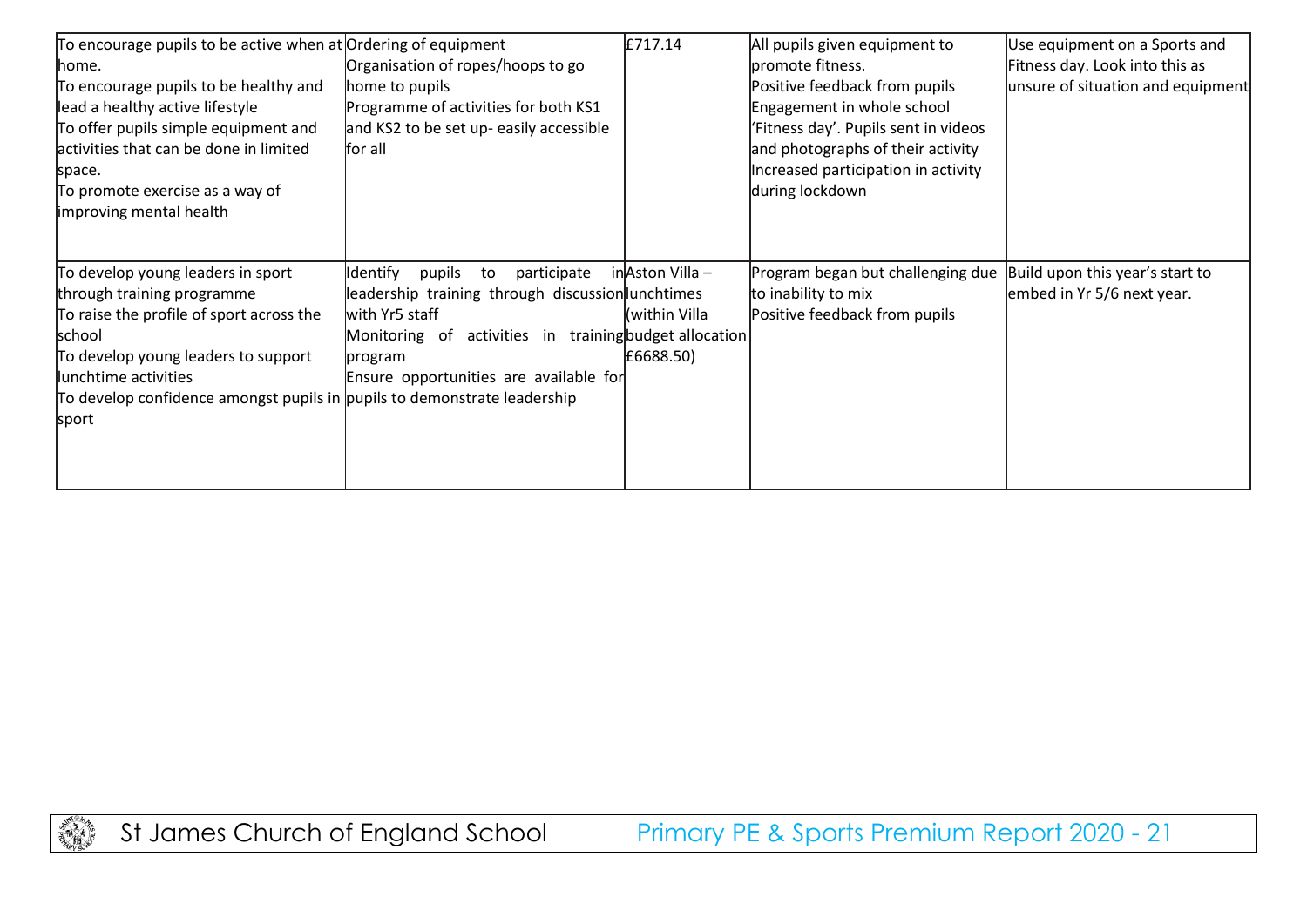| Key indicator 3: Increased confidence, knowledge and skills of all staff in teaching PE and sport                                                                                                  |                                           | Percentage of total allocation:                                                                                                              |                                                                                       |
|----------------------------------------------------------------------------------------------------------------------------------------------------------------------------------------------------|-------------------------------------------|----------------------------------------------------------------------------------------------------------------------------------------------|---------------------------------------------------------------------------------------|
|                                                                                                                                                                                                    |                                           |                                                                                                                                              | 39%                                                                                   |
| School focus with clarity on intended Actions to achieve:                                                                                                                                          | Funding<br>allocated:                     | Evidence and impact:                                                                                                                         | Sustainability and suggested<br>next steps:                                           |
| CPD set up with Aston Villa 1<br>lafternoon<br>Gain feedback on sessions to ensure<br>appropriateness of CPD                                                                                       | Aston Villa<br>(within Villa<br>£6688.50) | Feedback from courses was positive.<br>Look to learning walk sessions by<br>learning                                                         | Consider needs for CPD across<br>school for next academic year                        |
|                                                                                                                                                                                                    |                                           |                                                                                                                                              |                                                                                       |
| put up in appropriate places<br>Book training for staff and pupils<br>Build orienteering into curriculum<br>across the school<br>Prepare bank of activities which can<br>be used across the school |                                           | Plaques have now been placed<br>around the school<br>Training for staff and workshops for<br>pupils have been delayed due to<br>covid        | <b>Book training</b><br>Plan for curriculum coverage with<br><b>BM/RM</b>             |
|                                                                                                                                                                                                    |                                           |                                                                                                                                              | Percentage of total allocation:                                                       |
| Actions to achieve:                                                                                                                                                                                | Funding<br>allocated:                     | Evidence and impact:                                                                                                                         | Sustainability and suggested<br>next steps:                                           |
| Link with Aston Villa to maintain high<br>quality coaching in sport.<br>Monitor participation and activities<br>offered for age range of children.                                                 | (within Villa<br>budget<br>allocation     | possible. Ensure clubs are developed<br>as and when possible                                                                                 | Monitor uptake from year groups<br>and adapt where appropriate.                       |
|                                                                                                                                                                                                    | Liase with staff to ensure plaques are    | £1050.00<br>Key indicator 4: Broader experience of a range of sports and activities offered to all pupils<br>Aston Villa (club)<br>£6688.50) | budget allocation staff members to identify impact on<br>Clubs have been running when |

**Straph James Church of England School Primary PE & Sports Premium Report 2020 - 21**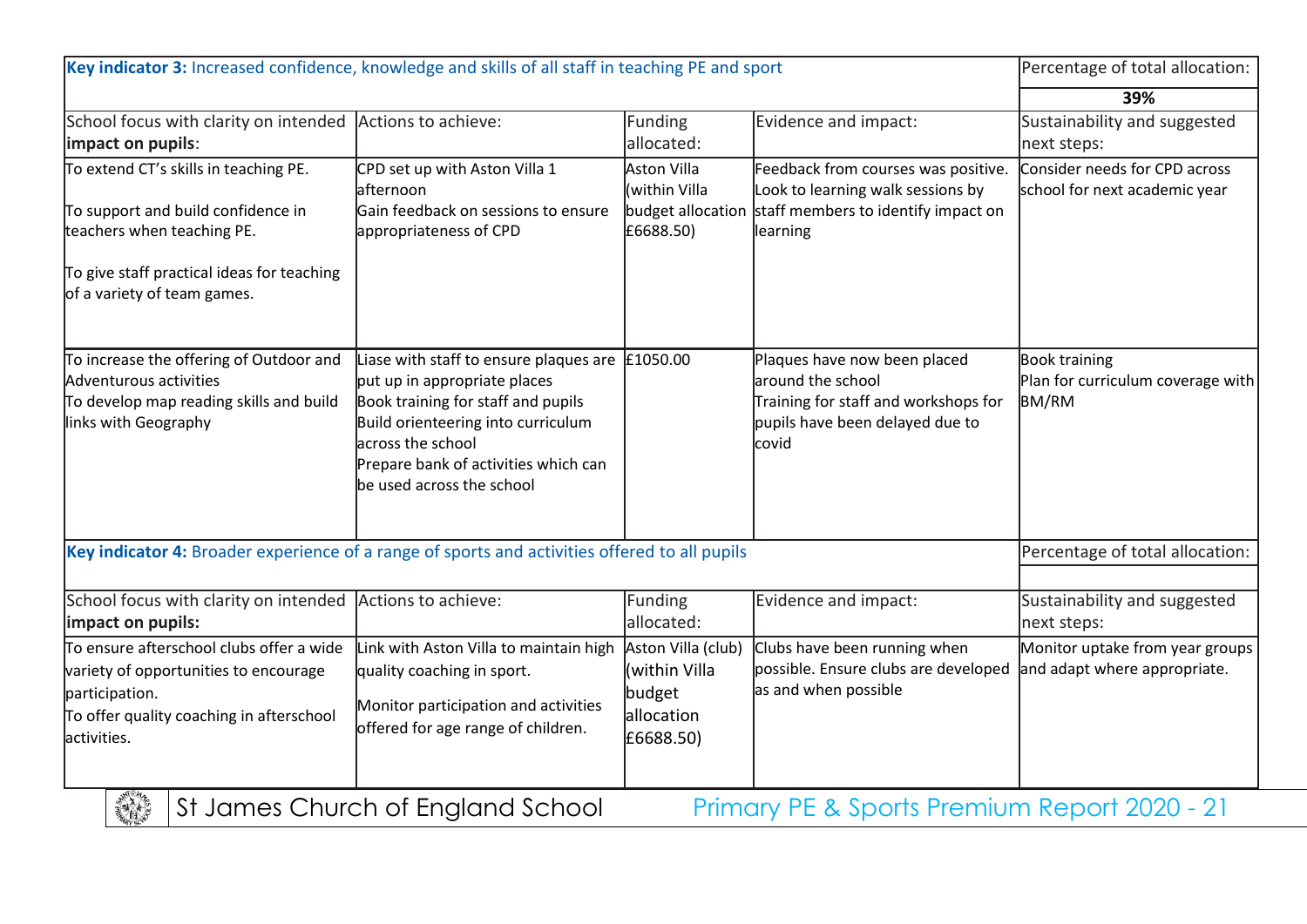| Key indicator 5: Increased participation in competitive sport                                                                                                                                                              |                                                                                                                               |                       |                                                                        | Percentage of total allocation:             |
|----------------------------------------------------------------------------------------------------------------------------------------------------------------------------------------------------------------------------|-------------------------------------------------------------------------------------------------------------------------------|-----------------------|------------------------------------------------------------------------|---------------------------------------------|
| School focus with clarity on intended Actions to achieve:<br>impact on pupils:                                                                                                                                             |                                                                                                                               | Funding<br>allocated: | Evidence and impact:                                                   | Sustainability and suggested<br>next steps: |
| To engage pupils in intra and inter school Link with School's Partnership to<br>competition<br>To build resilience amongst pupils in<br>physical activity<br>To raise the profile of PE and sport across<br>the curriculum | participate in available sporting<br>activities                                                                               | N/A                   | Limited opportunities due to Covid<br>Build on this when chances arise |                                             |
| To offer opportunities for whole school<br>participation.<br>To raise the profile of PE.<br>To engage children in safe competitive<br>situations.                                                                          | Organisation of Infant sports day<br>across KS2.<br>Organise Year 6 leaders to assist in<br>running of activities if possible | Medals<br>£50.00      | Review July 2021<br>Did not take place due to Covid.                   |                                             |
| To offer opportunities for whole school<br>participation.<br>To raise the profile of PE.<br>To engage children in safe competitive<br>situations.                                                                          | Organisation of Junior sports day<br>across KS2.<br>Organise Year 6 leaders to assist in<br>running of activities if possible |                       | Review July 2021<br>Did not take place due to Covid.                   |                                             |

**RANCO** 

St James Church of England School Primary PE & Sports Premium Report 2020 - 21